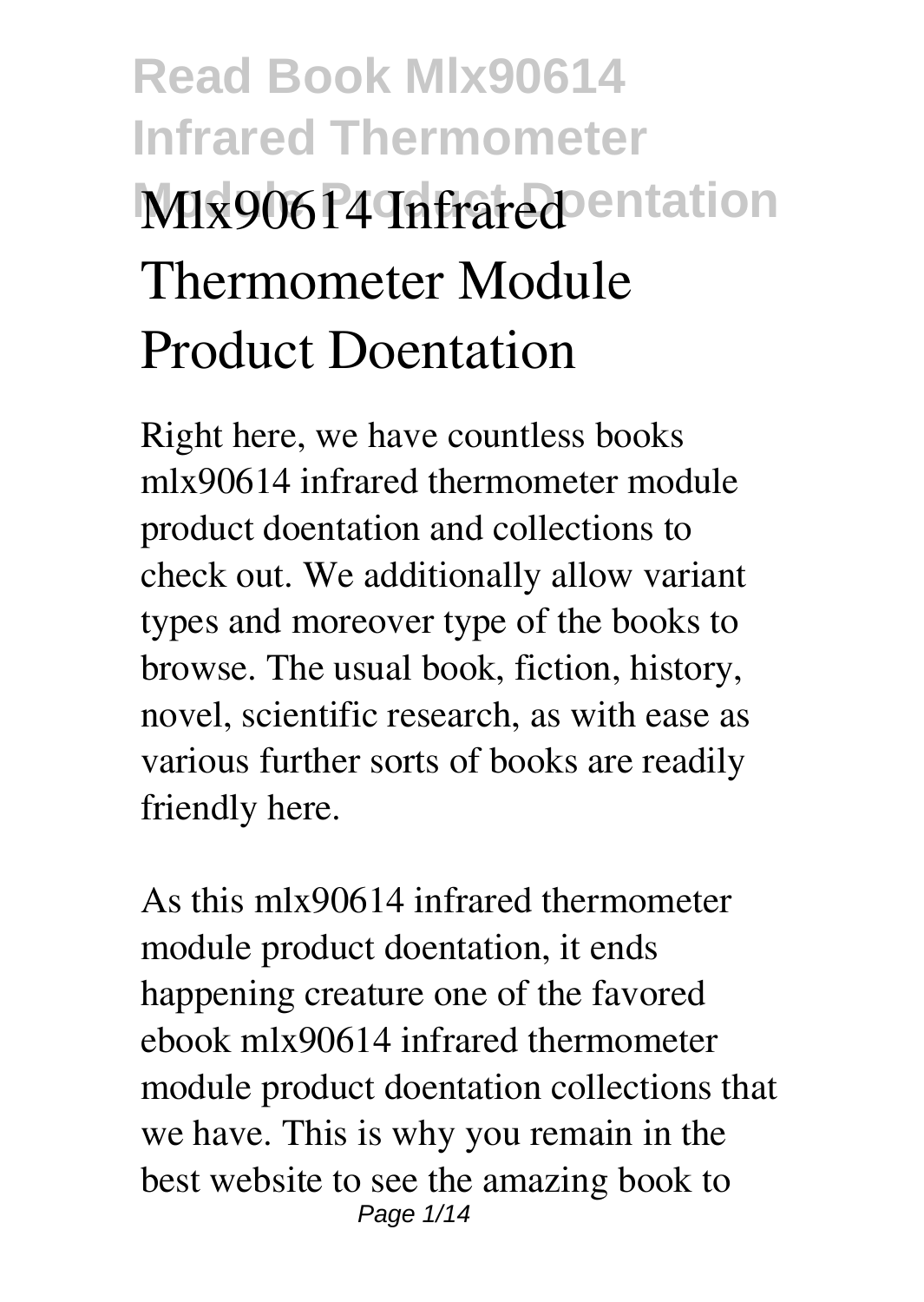# **Read Book Mlx90614 Infrared Thermometer have.** Jule Product Doentation

#### *Non-Contact Thermometer Infrared Sensor MLX90614 with LCD*

Temperature based Touchless Attendance System using NodeMCU and MLX90614 Infrared Thermometer**Contactless IR Temperature Sensor MLX 90614 Noncontact temperature sensor mlx90614 with arduino tutorial** MLX90614 Temperature Sensor Distance Range Test and Distance Extension Arduino + GY-906 MLX90614 | Non-Contact Temperature Sensor GY-906 MLX90614 with Arduino Uno *Arduino interface with MLX90614 Non contact Wireless temperature Sensor | Infrared Thermometer IR Thermometer | IOT | USHMA 1.0* GY-MLX90614-DCI long-distance 50 cm. infrared temperature sensor module **DIY Temperature Thermal Gun | MLX90614 Contactless Infrared Temperature Sensor with Arduino** Using Page 2/14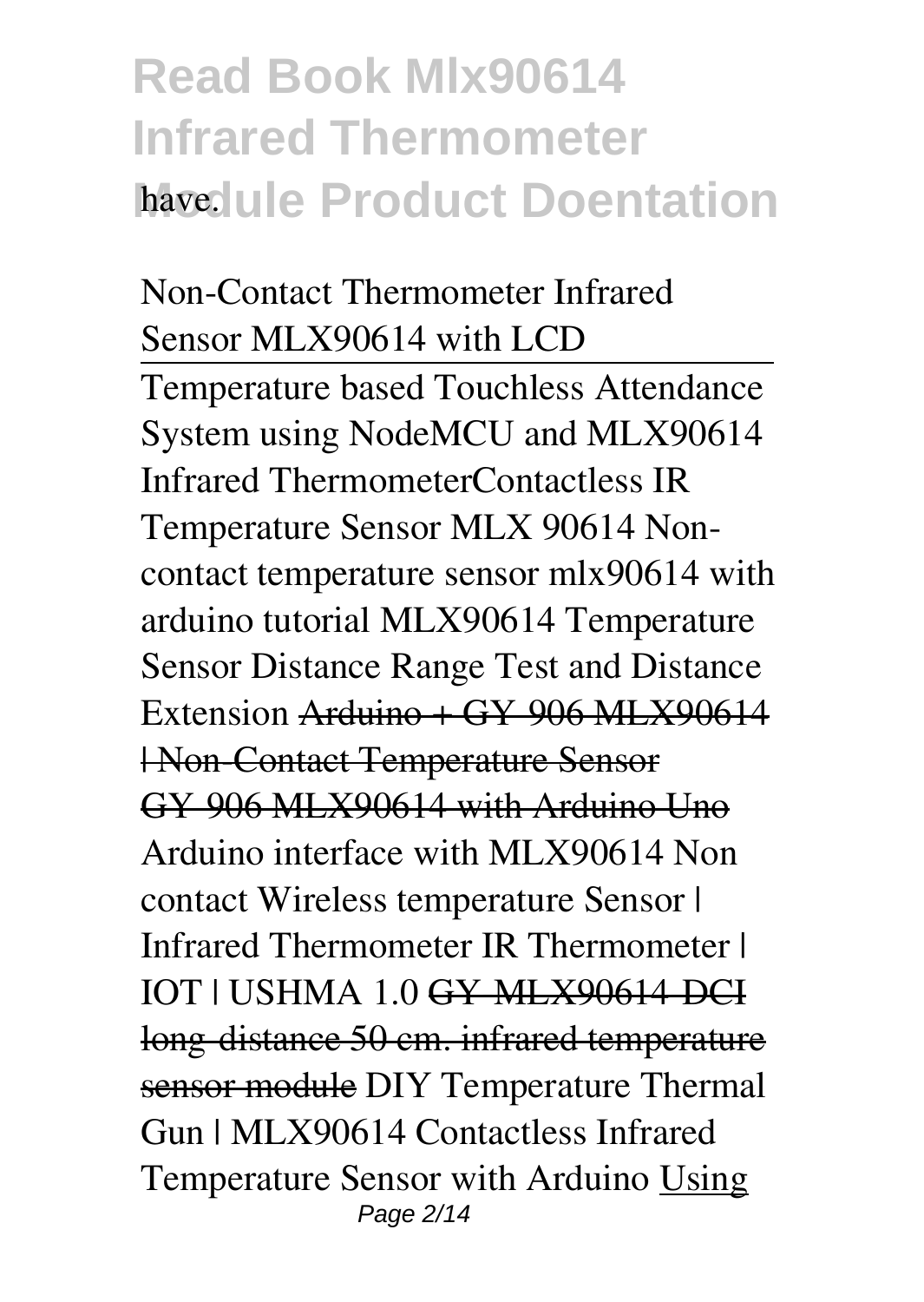**Melexis MLX90614 Non-Contact Infrared** Thermometer with Arduino Contactless temperature sensor MLX90614 + Arduino + LCD/OLED *Preview of non contact temperature sensors MLX90614, amd8833, Lepton 3.5 Arduino OLED* 128x64 temperature display Using Non-Contact MLX90614 Temperature Sensor with EP32 Over Bluetooth

DIY infrared thermal imaging camera with MLX90640 and ESP32 -

Wärmebildkamera mit MLX90640MLX Non Contact Thermometer Project with Ultrasonic+OLED+NANO Non-Contact Infrared (IR) Temperature Sensor with Raspberry Pi 00000000000 0000000 00000 **PRIPER (MLX90614ESF-DCI)** Contactless temperature sensor **Infrared thermometer automatic measuring \u0026 voice system - Arduino** Grove - Infrared Temperature Sensor Array (AMG8833) - #newproductsTuesday **Build An Infrared**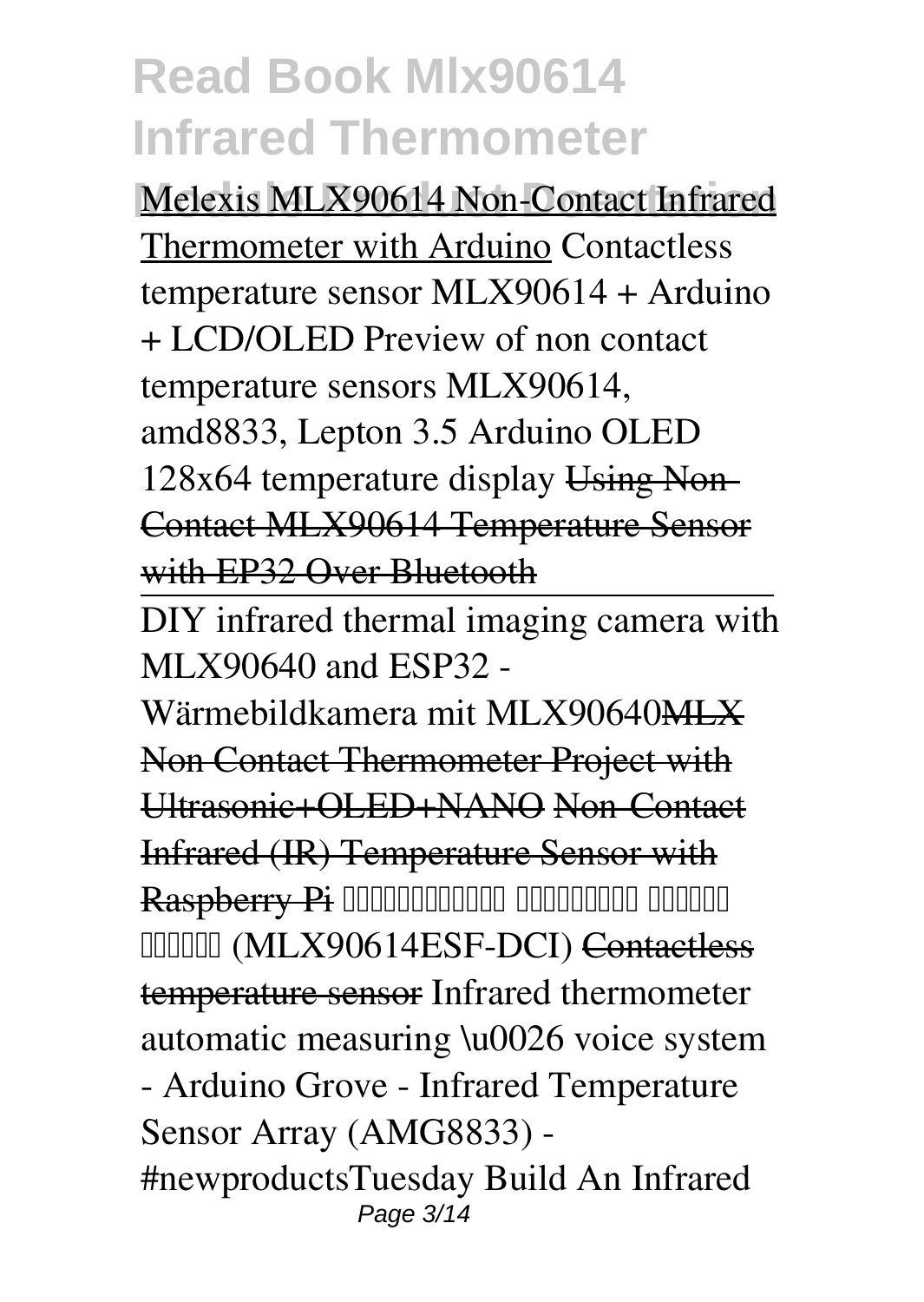**Thermometer DIY Non-Contact tration** Thermometer | Low Cost Easy To Make | Infra Red Thermometer **Arduino with Ultrasonic sensor HCSR04 \u0026 MLX90614 IR Wireless Temperature Sensor | Thermometer IIIlatest**  $\mu$ **0026** Best **Non Contact Infrared IR Thermometer with alarm (mlx90614) GY-906-BCC MLX90614ESF-BCC IR Infrared Thermometry Module** Make an Infrared Thermometer Gun using FireBeetle ESP32 **ESP32 No-Contact IR Thermometer w/ OLED Display in Arduino | MLX90614 + SSD1306** Robust Temperature Sensing for Medical Applications (MLX90632) **Mlx90614 Infrared Thermometer Module Product**

Product description The MLX90614 is an infrared thermometer for non-contact temperature measurements. Both the IR sensitive thermopile detector chip and the signal conditioning ASIC are integrated in Page 4/14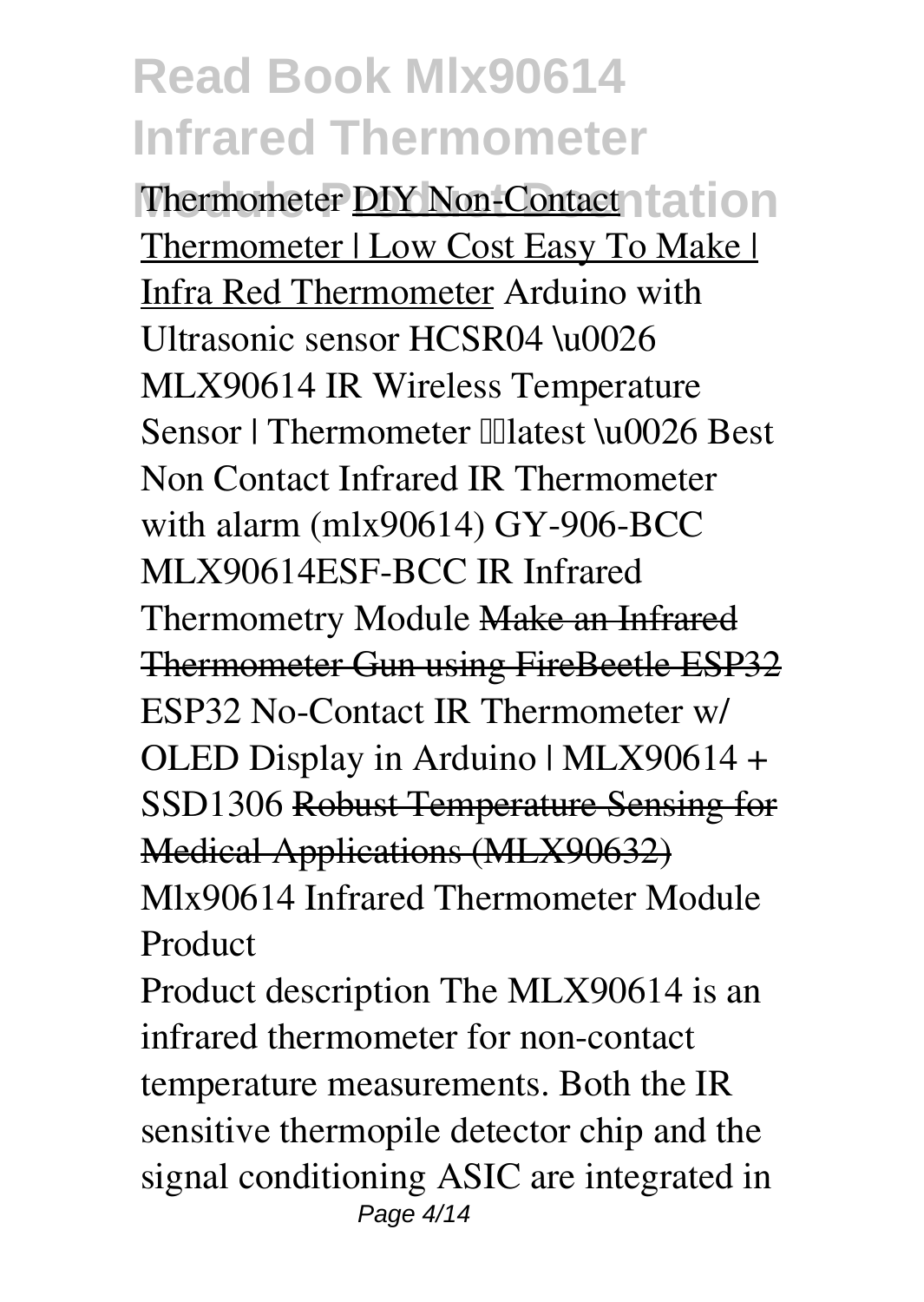#### **Read Book Mlx90614 Infrared Thermometer** the same TO-39 can. Ict Doentation

**Digital Non-Contact Infrared Thermometer (MLX90614) #Melexis** X2pcs GY-906 MLX90614 non-contact Infrared Temperature Sensor Module MLX90614ESF IIC I2C GY-906 MLX90614ESF is a non-contact infrared thermometer for Arduino, or any microcontroller that can communicate with it through it's I2C interface. This sensor comes with a breakout board with all of the components needed for operation and two types of pins.

#### **TECNOIOT 2pcs GY-906 MLX90614 non-contact Infrared ...**

MLX90614 is an infrared thermometer for non-contact temperature measurements. Both the IR sensitive thermopile detector chip and the signal conditioning ASIC are integrated in the same TO-39 can.

Page 5/14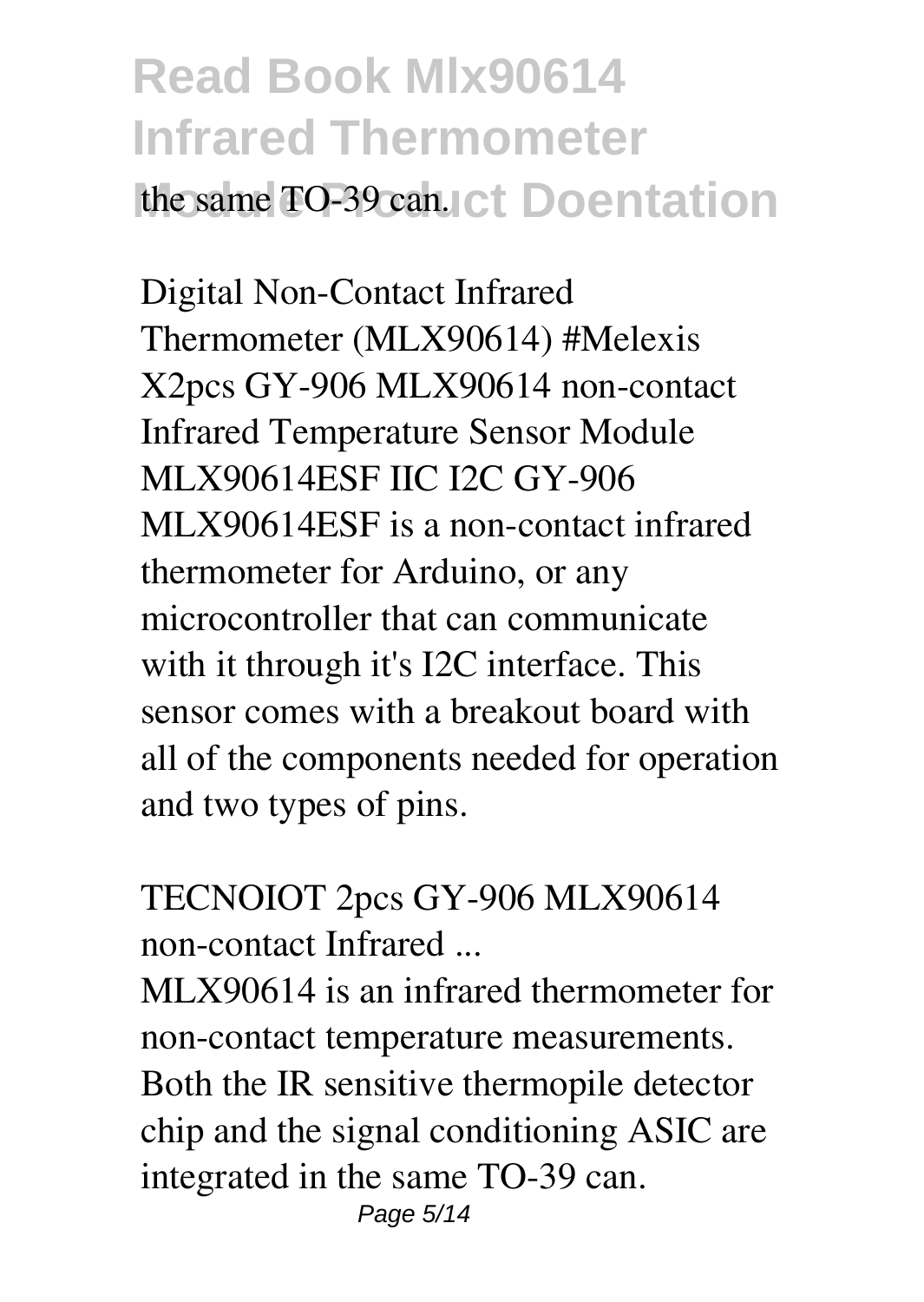**Integrated into the MLX90614 are a low** noise amplifier, 17-bit ADC and powerful DSP unit thus achieving high accuracy and resolution of the thermometer

**GY-906 MLX90614ESF MLX90614 IR Infrared Thermometer ...** Sunrom Product Code for Ordering: 3810 The MLX90614 is an Infra Red thermometer for non contact temperature measurements. Both the IR sensitive thermopile detector chip and the signal conditioning ASIC are integrated in the same TO-39 can

**Infrared Non-contact Temperature Sensing Module - MLX90614 ...**

Product Description. Feature: CJMCU-90614 is a low-cost infrared temperature module. Working voltage 3-5v Low power consumption and small size. Its working principle is to read Page 6/14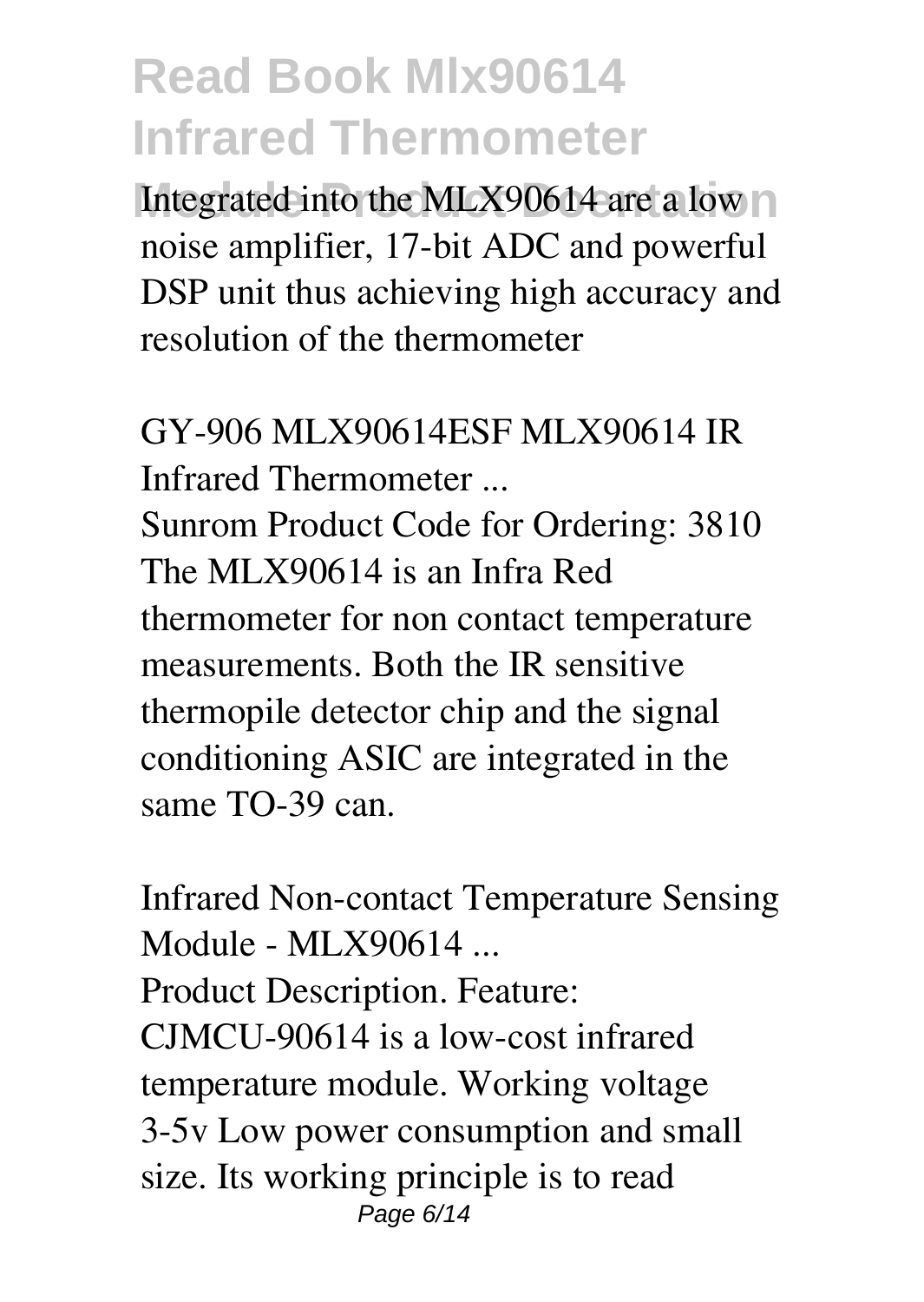**infrared temperature data through single** chip microcomputer, serial port (TTL level) Communication mode output (the baud rate can be set): the baud rate of the serial port is 9600bps, 57600 and 115200bps. There are two ...

**CJMCU-MLX90614 BCC Human Body Infrared Thermometer Non ...** Product Description MLX90614 is an infrared thermometer for non-contact temperature measurements. Both the IR sensitive thermopile detector chip and the signal conditioning ASIC are integrated in the same TO-39 can.

**Infrared Thermometer - MLX90614 MODULE at Rs 2300/piece ...** MLX90614ESF-AAA is an infrared thermometer designed for non-contact temperature sensing.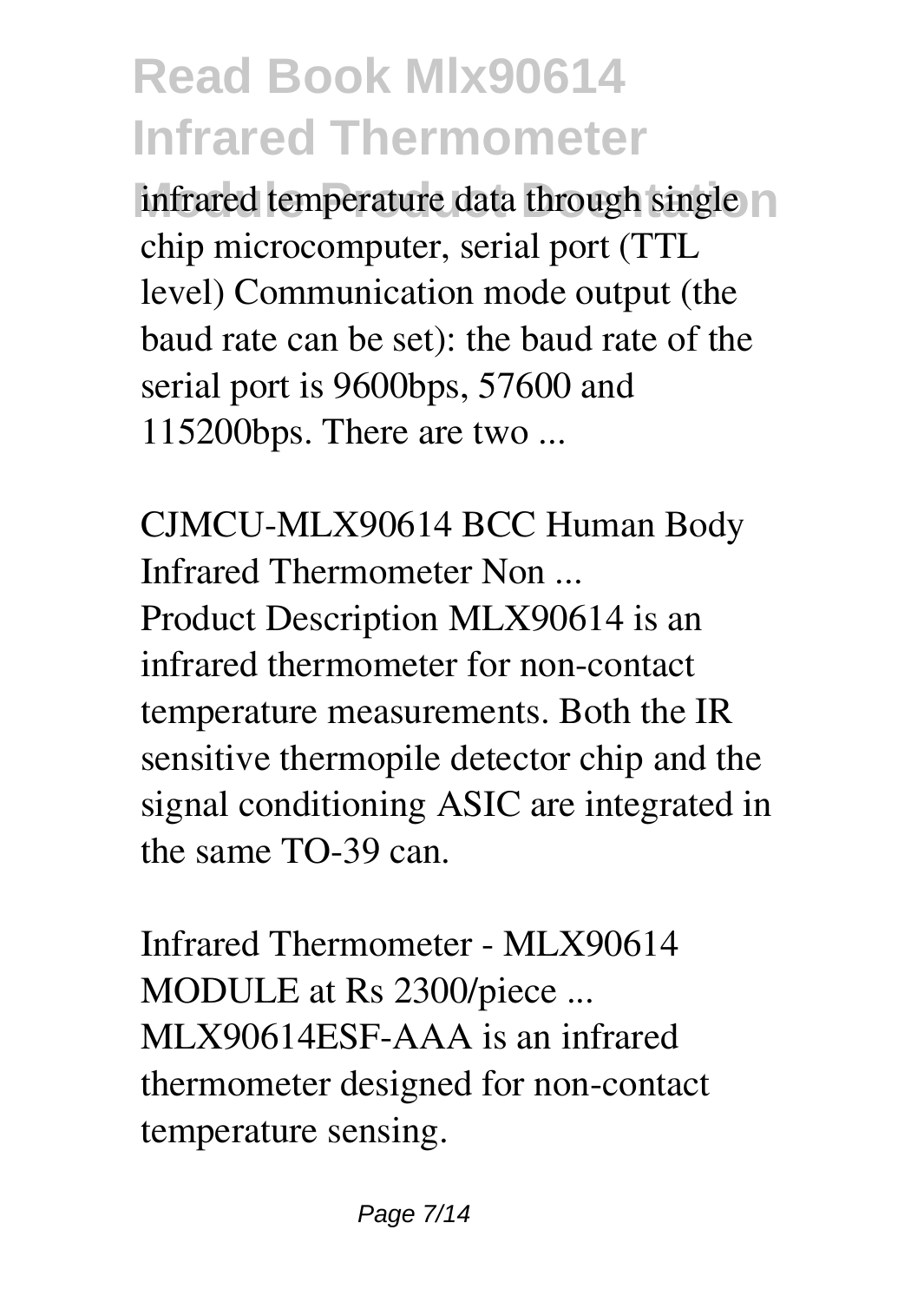**MLX90614 Contactless Temperature** 10 n **Sensor Module For Arduino ...** The GY-906 MLX90614 is a high precision infrared non-contact thermometer module with I2C interface and 5V or 3.3V operation.

**GY-906 MLX90614 Non-Contact Precision Thermometer Module ...** The MLX90614 is a non-contact infrared thermometer with a measurement range from -70 to +380 degree Celsius.

**ESP32 and MLX90614 infrared thermometer example | ESP32 ...** The IR Thermometer Evaluation Board is equipped with an MLX90614-ABB -- a simple-to-use, but very powerful singlezone infrared thermometer, capable of sensing object temperatures between -70 and 380°C.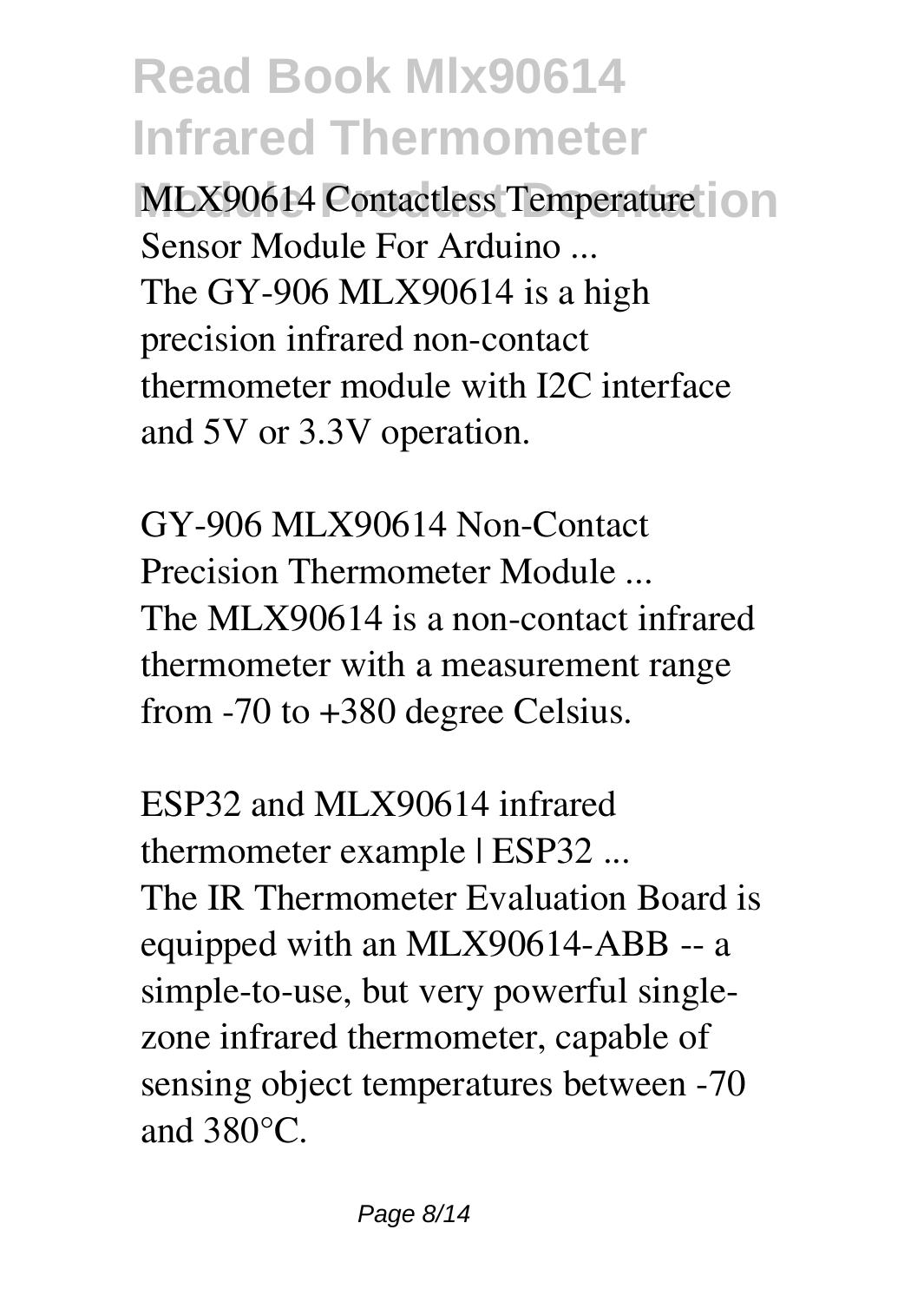**MLX90614 IR Thermometer Hookup On Guide - learn.sparkfun.com** This Infrared Thermometer module is equipped with a single-point medicalgrade infrared temperature sensor (MLX90614), which can detect the temperature of objects with an accuracy of  $\pm 0.2$ °C in the body temperature range. At room temperature, the surface temperature of the measured object can reach an accuracy of  $\pm 0.5^{\circ}$ C in a wide range.

**Grove - Single-Point Infrared Thermometer - MLX90614 DCI ...** Melexis<sup>[1</sup> MLX90614ESF-BAA is an infrared thermometer designed for noncontact temperature sensing. An internal 17-bit ADC and a powerful DSP contribute to the MLX90614 $\mathbb{I}_s$  high accuracy and resolution. It has a huge number of applications including body temperature measurment and movement Page 9/14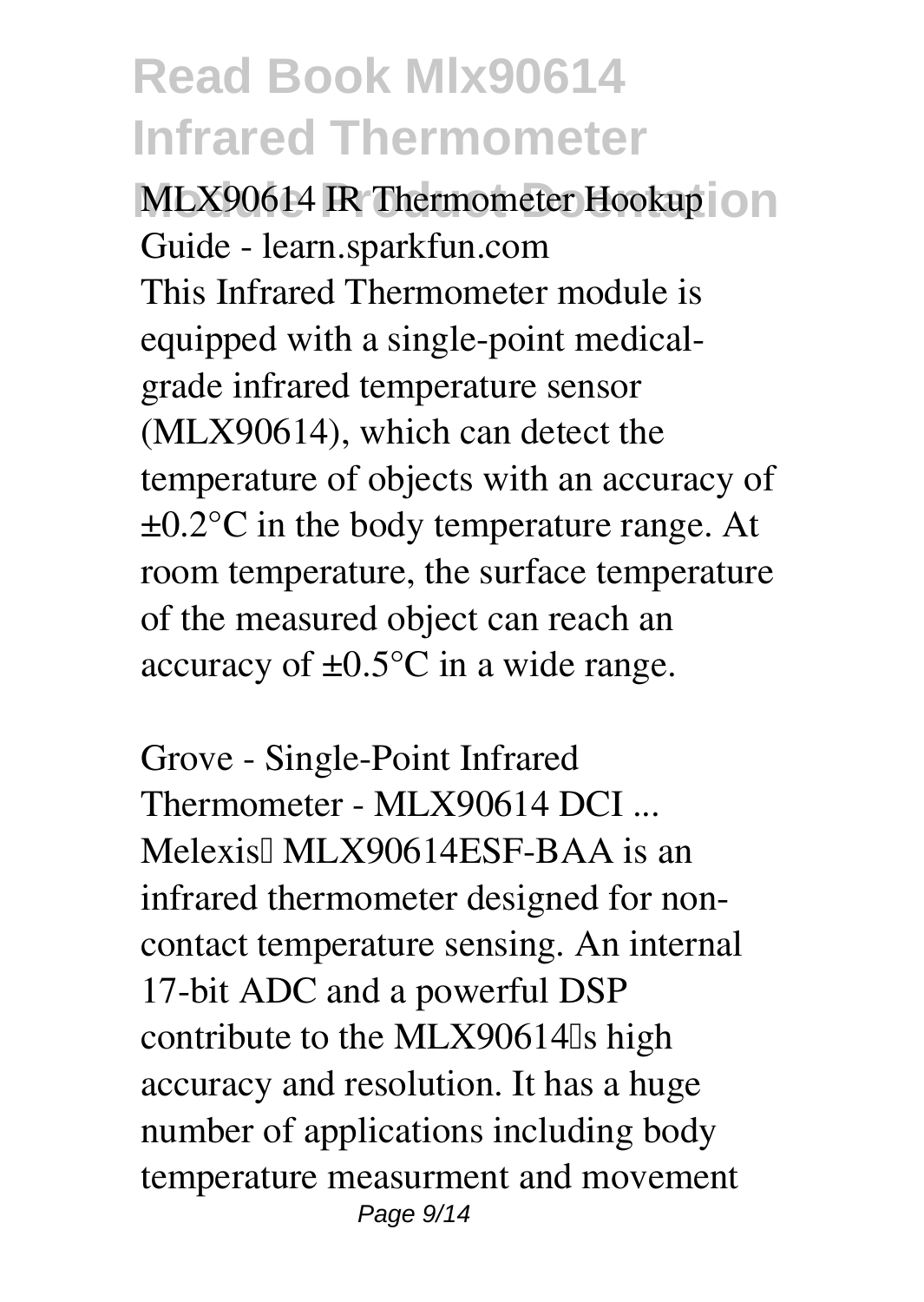# **Read Book Mlx90614 Infrared Thermometer** *<u>detectione</u>* Product Doentation

**Infrared Thermometer - MLX90614 | Tech Bazar | 000 00000** Infrared Thermometer - MLX90614 - Melexis' MLX90614ESF-BAA is an infrared thermometer designed for noncontact temperature sensing. An internal 17-bit ADC and a powerful DSP contribute to the MLX90614<sup>[]</sup>s high accuracy and resolution. I

**SparkFun SEN-09570 Infrared Thermometer - MLX90614 - Proto-PIC** Home » Products » Infrared Thermometer MLX90614. Previous product . Male to Male Jumper Wire-Set  $\mathbb{I}$  58.00  $\mathbb{I}$   $\mathbb{I}$  65.00. Back to products . Next product. Fingerprint Scanner -TTL (GT-511C3)  $\mathbb{I}$  $4,430,00$   $\Box$   $4,500,00$ . Infrared Thermometer MLX90614  $\beta$  670.00  $\beta$   $\beta$ 690.00. Sigmatechbd,Bangladesh. price by Page 10/14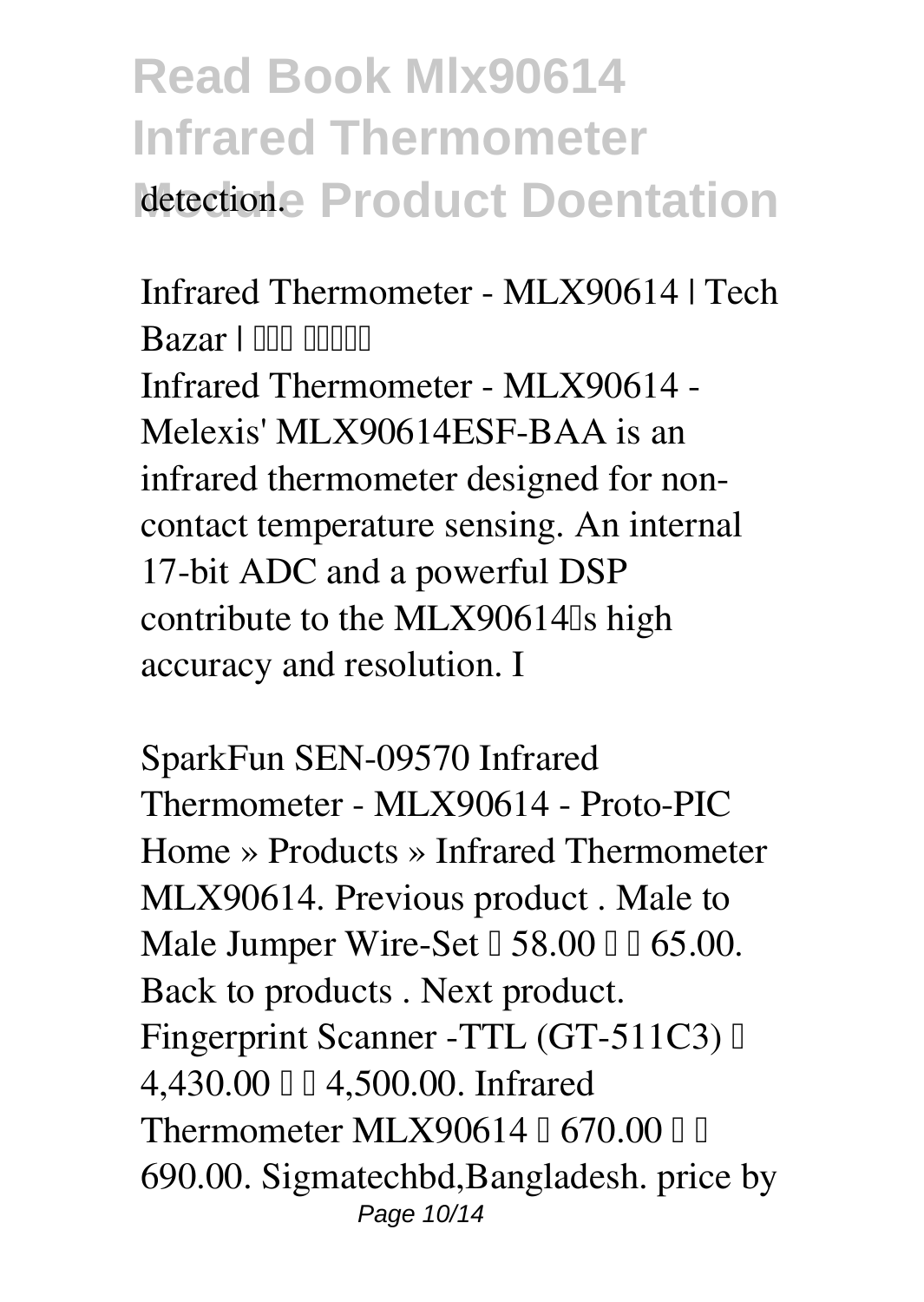quantity: Clear: Quantity. Add to cart. On Compare . Add to wishlist. SKU: N/A ...

**infrared-thermometer-mlx90614 | mlx90614 infrared ...**

The Integrated MLX90614 GY-906 is a low noise amplifier, 17-bit ADC, and powerful DSP unit thus achieving high accuracy and resolution of the thermometer. The user can configure the digital output to be PWM.

**Buy MLX90614-ESF Non-Contact IR Temperature Measurement Module** Mlx90614 Infrared Thermometer Module Product Documentation When people should go to the books stores, search launch by shop, shelf by shelf, it is in point of fact problematic. This is why we give the ebook compilations in this website. It will utterly ease you to look guide mlx90614 infrared thermometer module Page 11/14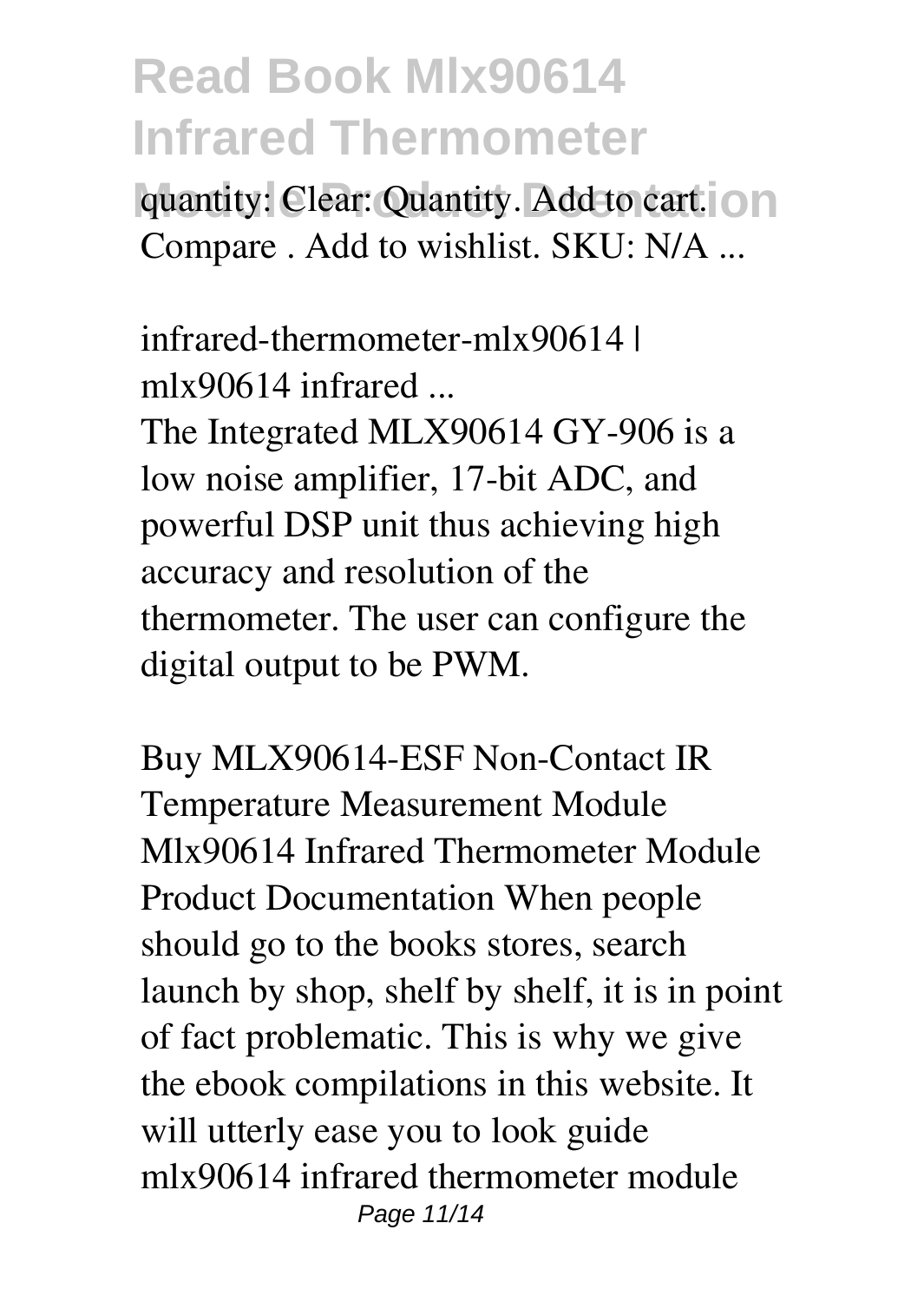product documentation as you such as. By searching the title, publisher, or authors ...

**Mlx90614 Infrared Thermometer Module Product Documentation** Download datasheet for MLX90614. This 57-page datasheet includes technical background specifications for Melexis<sup>[]</sup> single and dual zone - infrared thermometer in TO-39. Download free PDF version. Datasheet for MLX90614: 2.73 MB PDF; Current revision: September 2019 (rev. 013) Download

**Datasheet for MLX90614 - Free Download #Melexis** The MLX90614 thermometer sensor works using this principle. MLX90614 is a powerful infrared sensing device with a very low noise amplifier and a 17-bit ADC. It enables high accuracy and resolution for the thermometer. The best Page 12/14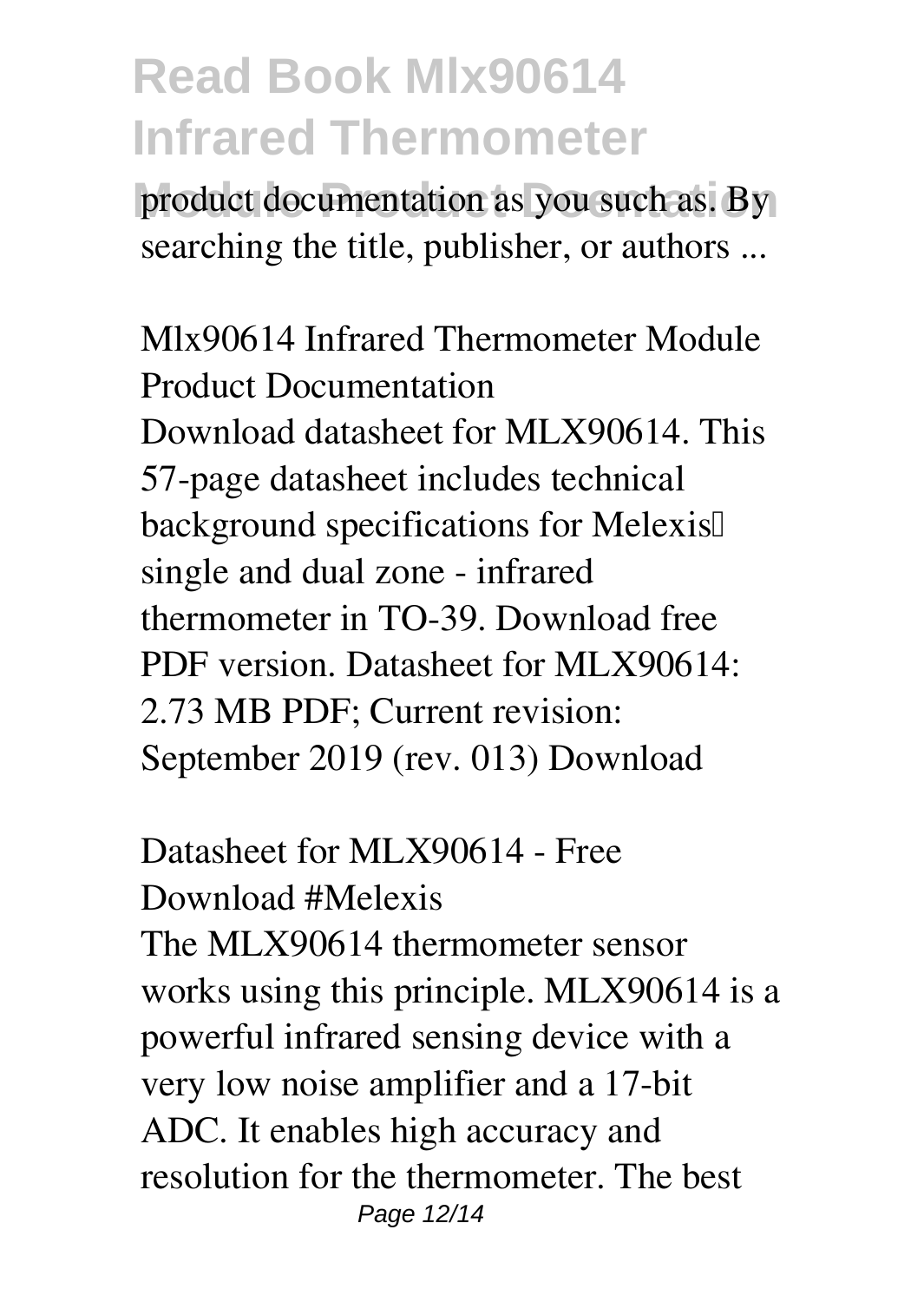part about the MLX90614 is it comes on calibrated with a digital SMBus from the factory.

**Build an Infrared Thermometer: Arduino and MLX90614 ...**

Robotlinking Gy-906 Mlx90614 Nontouch Infrared Temperature Sensor Module , Find Complete Details about Robotlinking Gy-906 Mlx90614 Nontouch Infrared Temperature Sensor Module,Interfacing Gy-906 Mlx90614 Non Contact Ir (infra Red) Temperature Sensor With Arduino,Gy-906 Mlx90614 Module,Mlx90614 Non Contact Contactless Infrared Thermometer Module from Sensors Supplier or Manufacturer-Shenzhen ...